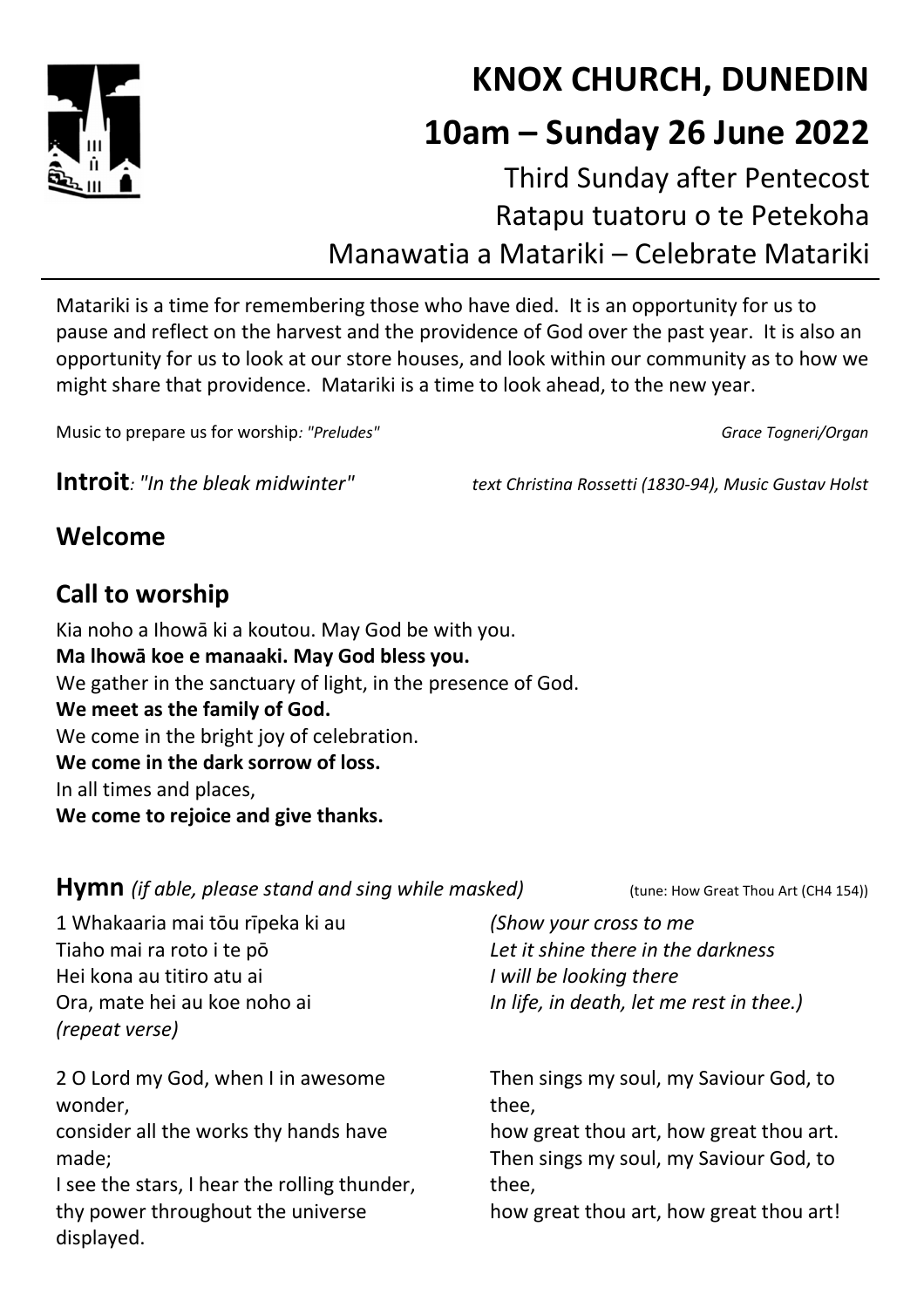### Remembering those who have died - Hebrews 12:1,2

#### Prayer and assurance of forgiveness

E te whānau a te Karaiti, family of Christ, we are forgiven. Thanks be to God.

#### Passing the peace

Kia tau te rangimārie o te Karaiti ki runga i a koutou. May the peace of Christ be with you always. And also with you.

Please stand and make a gesture of peace towards people around you.

Anthem "Hine e hine" Maori Traditional arr R Brown. Carolyn Schmid/ organ

### Children

1 E te Atua aroha mai, (O God love us) E te Atua aroha mai, E te Atua aroha mai, Ake, ake, tonu e, (forever and ever, Amen) Ake, ake, tonu, e.

 $\mathsf{Song}$  and  $\mathsf{A}^{AA31}$ 3 E te Atua awhina mai, (O God help us) E te Atua awhina mai, E te Atua awhina mai, Ake, ake, tonu e, (forever and ever, Amen) ake, ake, tonu, e.

2 E te Atua manaaki mai, (O God bless us) E te Atua manaaki mai, E te Atua manaaki mai, Ake, ake, tonu e, (forever and ever, Amen) ake, ake, tonu, e.

#### First reading: Job 38:1-7, 29-33.

Hear what the Spirit is saying to the Church. Thanks be to God.

#### Second reading: Luke 8:4-15

This is the Gospel of Jesus Christ. Praise to Christ the Word.

#### Reflections – With gratitude for the harvest

**Hymn** (If able, please stand and sing while masked) Shirley Murray

1 Where mountains rise to open skies your name, O God, is echoed far,

from island beach to kauri's reach, in water's light, in lake and star.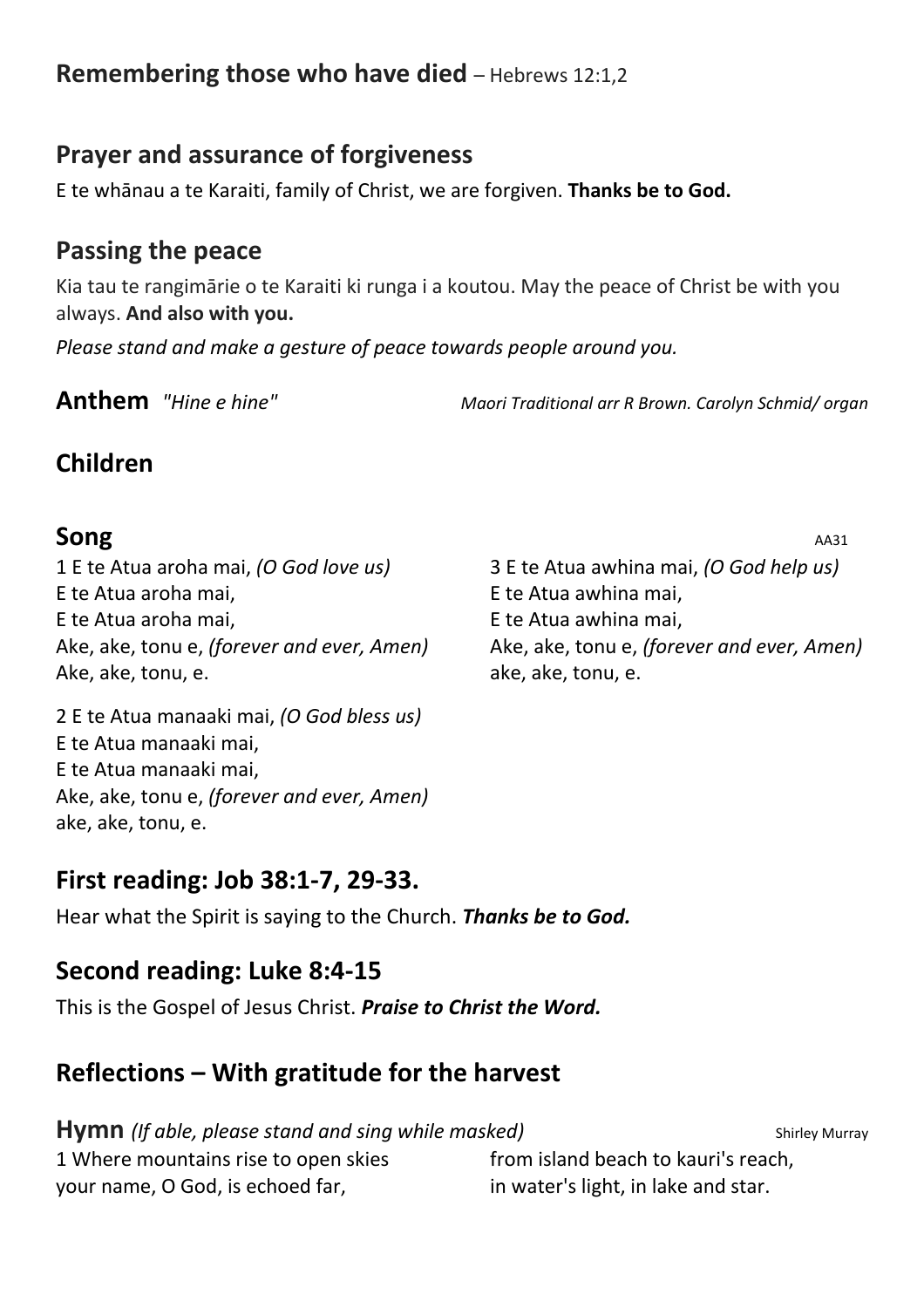2 Your people's heart, your people's part be in our caring for this land, for faith to flower, for aroha to let each other's mana stand.

3 From broken word, from conflict stirred, from lack of vision, set us free to see the line of your design, to feel creation's energy.

4 Your love be known, compassion shown, that every child have equal scope: in justice done, in trust begun shall be our heritage and hope.

5 Where mountains rise to open skies your way of peace distill the air, your spirit bind all humankind, one covenant of life to share!

#### Prayers for others followed by the Lord's Prayer

E tō mātou Matua i te rangi Kia tapu tōu Ingoa. Kia tae mai tōu rangatiratanga. Kia meatia tāu e pai ai ki runga ki te whenua, kia rite anō ki tō te rangi. Hōmai ki a mātou āianei he taro mā mātou mō tēnei rā. Murua ō mātou hara, Me mātou hoki e muru nei i ō te hunga e hara ana ki a mātou. Āua hoki mātou e kawea kia whakawaia; Engari whakaorangia mātou i te kino: Nōu hoki te rangatiratanga, te kaha, me te korōria, Āke āke āke. Āmine.

Our Father in heaven, hallowed be your name, your kingdom come, your will be done, on earth as in heaven. Give us today our daily bread. Forgive us our sins as we forgive those who sin against us. Save us from the time of trial and deliver us from evil. For the kingdom, the power, and the glory are yours now and forever. Amen.

#### Notices

#### Dedication of offering (if able, please stand and remain standing)

**Hymn** (If able, please stand and sing while masked) Catherine Burton & Malcolm Gordon Refrain From the ends of the earth we will sing; God is here, the kingdom is near. In the Land of the Long White Cloud Christ to dwell, Emanuel.

1 From north and south, from east and west.

Beneath the Southern Cross we rest. Found by One who came for all. In this tale of spacious love we're born. [Refrain]

2 This whenua on which we stand, this holy ground made by God's hand, marred and scarred yet marked by grace. Held and healed, in Christ we find our place. [Refrain]

3 God of nations, at thy feet, in the bonds of love we meet. Strangers once now called as one, Aotearoa wake to greet this love! [Refrain]